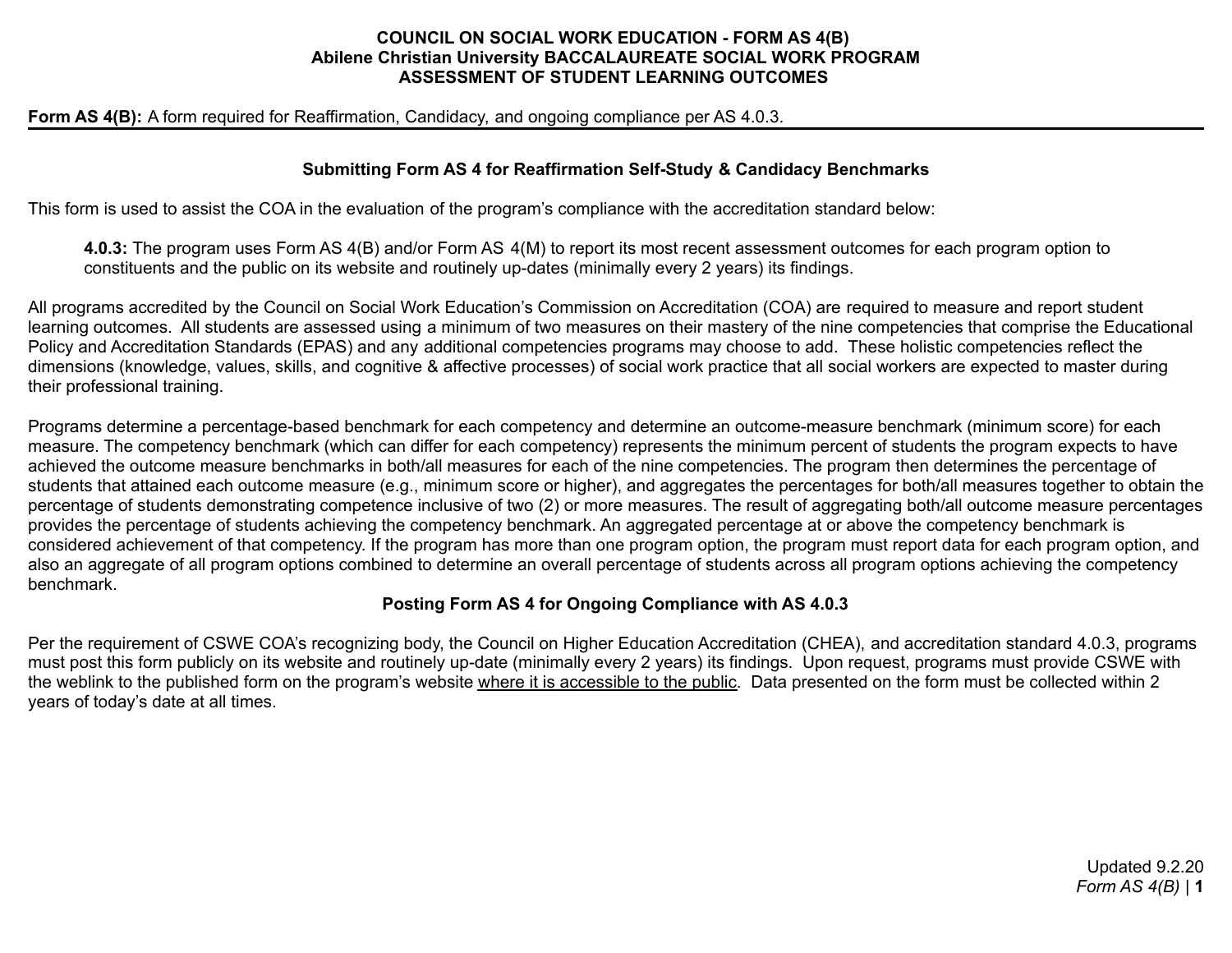# **Summary of the Program's Assessment Plan | Generalist Practice**

All students are assessed using a minimum of two measures on their mastery of the nine competencies that comprise the Educational Policy and Accreditation Standards of the Council on Social Work Education and any additional competencies programs may choose to add. Summarize the program's competency-based assessment plan. Programs may add/delete rows to accurately reflect the number measures included in the data presented.

| <b>Assessment Measure #1</b>                                                                                                                                                                                                                                                                                                                                                                                                                                                                                                                                                                                                                                                                               |                                                                                                                                                                                                                     |  |  |  |
|------------------------------------------------------------------------------------------------------------------------------------------------------------------------------------------------------------------------------------------------------------------------------------------------------------------------------------------------------------------------------------------------------------------------------------------------------------------------------------------------------------------------------------------------------------------------------------------------------------------------------------------------------------------------------------------------------------|---------------------------------------------------------------------------------------------------------------------------------------------------------------------------------------------------------------------|--|--|--|
| Dimension(s) assessed:                                                                                                                                                                                                                                                                                                                                                                                                                                                                                                                                                                                                                                                                                     | Values (V), Knowledge (K), Cognitive Affective<br>Processes (CAP)                                                                                                                                                   |  |  |  |
| When/where students are assessed:                                                                                                                                                                                                                                                                                                                                                                                                                                                                                                                                                                                                                                                                          | For measure #1, students are assessed in<br>a Residential Program using curricular<br>measures. These measures are derived<br>from aspects of assignments that<br>specifically targeted assessment<br>competencies. |  |  |  |
| Who assessed student competence:                                                                                                                                                                                                                                                                                                                                                                                                                                                                                                                                                                                                                                                                           | Faculty                                                                                                                                                                                                             |  |  |  |
| Outcome Measure Benchmark (minimum score indicative of achievement) for<br>Competencies 1-9:<br>comp 1: SOCW 351 Ethics Paper (V, CAP)<br>comp 2: SOCW 329 Community Meeting Experience & Paper (K, V, CAP)<br>comp 3: SOCW 329 Advocacy Organization Presentation (S, CAP)<br>comp 4: SOCW 411 Statistical Analysis Presentation (S, K, CAP)<br>comp 5: SOCW 442 5-Part Project (S, K, CAP)<br>comp 6: SOCW 250 Video Interview Assignment (individual) (K, S, CAP)<br>comp 7: SOCW 351 Client Assessment (individual) (K, S, CAP)<br>comp 8: SOCW 451 Community-Based Group Project (community) (K, S, CAP)<br>comp 9: SOCW 416 Final Program Evaluation paper/poster pres (organization) (K, S,<br>CAP) | 3.5/5                                                                                                                                                                                                               |  |  |  |
| Competency Benchmark (percent of students the program expects to have achieved<br>the minimum scores, inclusive of all measures) for Competencies 1-9:                                                                                                                                                                                                                                                                                                                                                                                                                                                                                                                                                     | 80%                                                                                                                                                                                                                 |  |  |  |
| <b>Assessment Measure #2</b>                                                                                                                                                                                                                                                                                                                                                                                                                                                                                                                                                                                                                                                                               |                                                                                                                                                                                                                     |  |  |  |
| Dimension assessed:                                                                                                                                                                                                                                                                                                                                                                                                                                                                                                                                                                                                                                                                                        | <b>Skills</b>                                                                                                                                                                                                       |  |  |  |
| When/where students are assessed:                                                                                                                                                                                                                                                                                                                                                                                                                                                                                                                                                                                                                                                                          | For measure #2, students were assessed<br>based on the mean score of items                                                                                                                                          |  |  |  |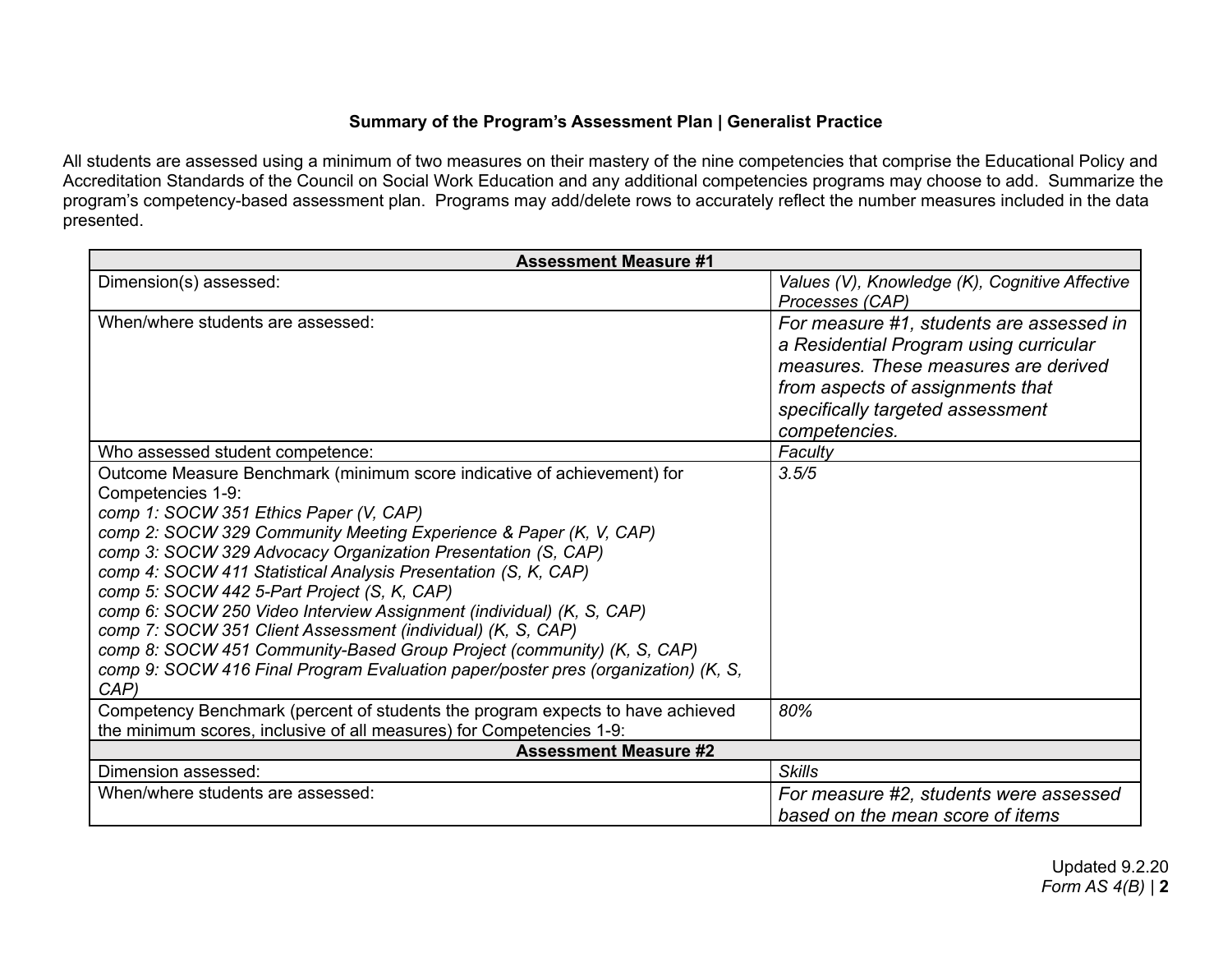|                                                                                                                                                        | measuring that respective competency on<br>the Foundation Curriculum Assessment<br>Instrument (FCAI). All are real/simulated<br>assessments. |
|--------------------------------------------------------------------------------------------------------------------------------------------------------|----------------------------------------------------------------------------------------------------------------------------------------------|
| Who assessed student competence:                                                                                                                       | Faculty                                                                                                                                      |
| Outcome Measure Benchmark (minimum score indicative of achievement) for<br>Competencies 1-9:                                                           | 3.5/5                                                                                                                                        |
| Competency Benchmark (percent of students the program expects to have achieved<br>the minimum scores, inclusive of all measures) for Competencies 1-9: | 80%                                                                                                                                          |
|                                                                                                                                                        |                                                                                                                                              |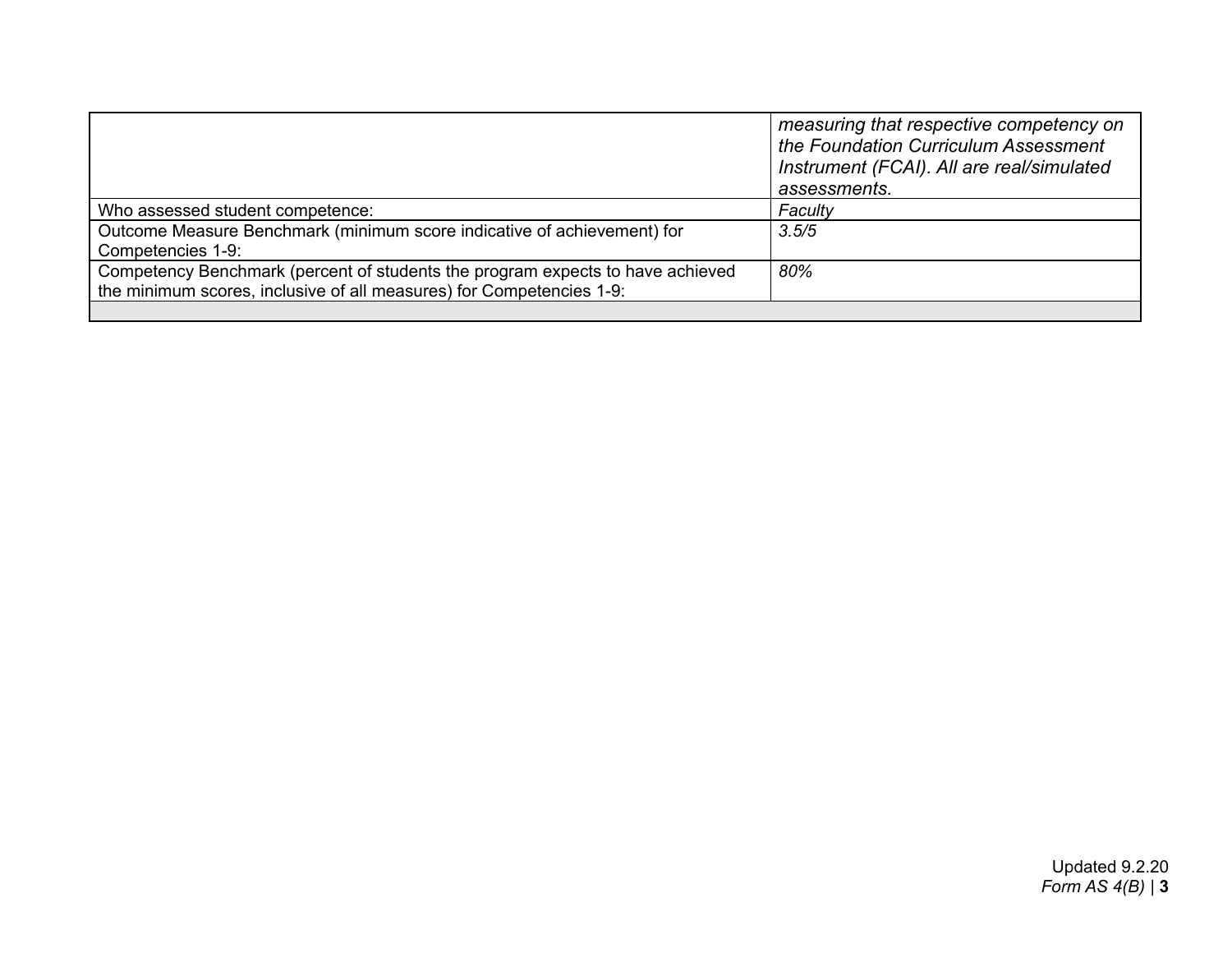# **Directions for completing Form AS 4**

Indicate the benchmark percentage for each competency. The competency benchmark is the percent of students the program expects to have achieved both/all outcome measure benchmarks. Programs calculate the percentage of students achieving each outcome measure benchmark, then calculate the percentage of students achieving each competency inclusive of two or more measures for each program option. Programs with multiple program options must present data for each program option, and in aggregate inclusive of all program options per competency. Programs may add/delete columns to accurately reflect the number of program options offered. *This is a required form.* The assessment data table may be altered to accurately reflect the number of program options offered and additional program-developed competencies program. However, beyond these formatting alternations, the program may not alter the content of this form.

| <b>COMPETENCY</b>                                                                            | <b>COMPETENCY</b><br><b>BENCHMARK (%)</b>                                                                   | PERCENTAGE OF STUDENTS ACHIEVING BENCHMARK                                          |                                                                                     |                                                                     |                                                                    |
|----------------------------------------------------------------------------------------------|-------------------------------------------------------------------------------------------------------------|-------------------------------------------------------------------------------------|-------------------------------------------------------------------------------------|---------------------------------------------------------------------|--------------------------------------------------------------------|
|                                                                                              |                                                                                                             | Aggregate<br>of Students from All<br><b>Program Options</b>                         | <b>Program Option #1</b><br>Abilene, TX; residential, face<br>to face               | <b>Program Option #2</b><br>(identify location/delivery)<br>method) | <b>Program Option #3</b><br>(identify location/delivery<br>method) |
|                                                                                              |                                                                                                             | $n = 25$                                                                            | $n = 25$                                                                            | $n = (Number of$<br>students)                                       | $n = (Number of$<br>students)                                      |
|                                                                                              |                                                                                                             |                                                                                     |                                                                                     |                                                                     |                                                                    |
| Competency 1:<br><b>Demonstrate</b><br><b>Ethical and</b><br>Professional<br><b>Behavior</b> | 80%<br>of students will<br>demonstrate<br>competence<br>inclusive of two or<br>more measures<br>(m#1+m#2/2) | 92% of students<br>demonstrated<br>competence; cohort<br>competency met<br>$n = 25$ | 92% of students<br>demonstrated<br>competence; cohort<br>competency met<br>$n = 25$ | n/a                                                                 | n/a                                                                |
| <b>Competency 2:</b><br><b>Engage Diversity</b><br>and Difference in<br><b>Practice</b>      | 80%<br>of students will<br>demonstrate<br>competence<br>inclusive of two or<br>more measures<br>(m#1+m#2/2) | 96% of students<br>demonstrated<br>competence; cohort<br>competency met<br>$n = 25$ | 96% of students<br>demonstrated<br>competence; cohort<br>competency met<br>$n = 25$ | n/a                                                                 | n/a                                                                |

# **Assessment Data Collected during the Academic Year 2020-2021**

Updated 9.2.20 *Form AS 4(B)* | **4**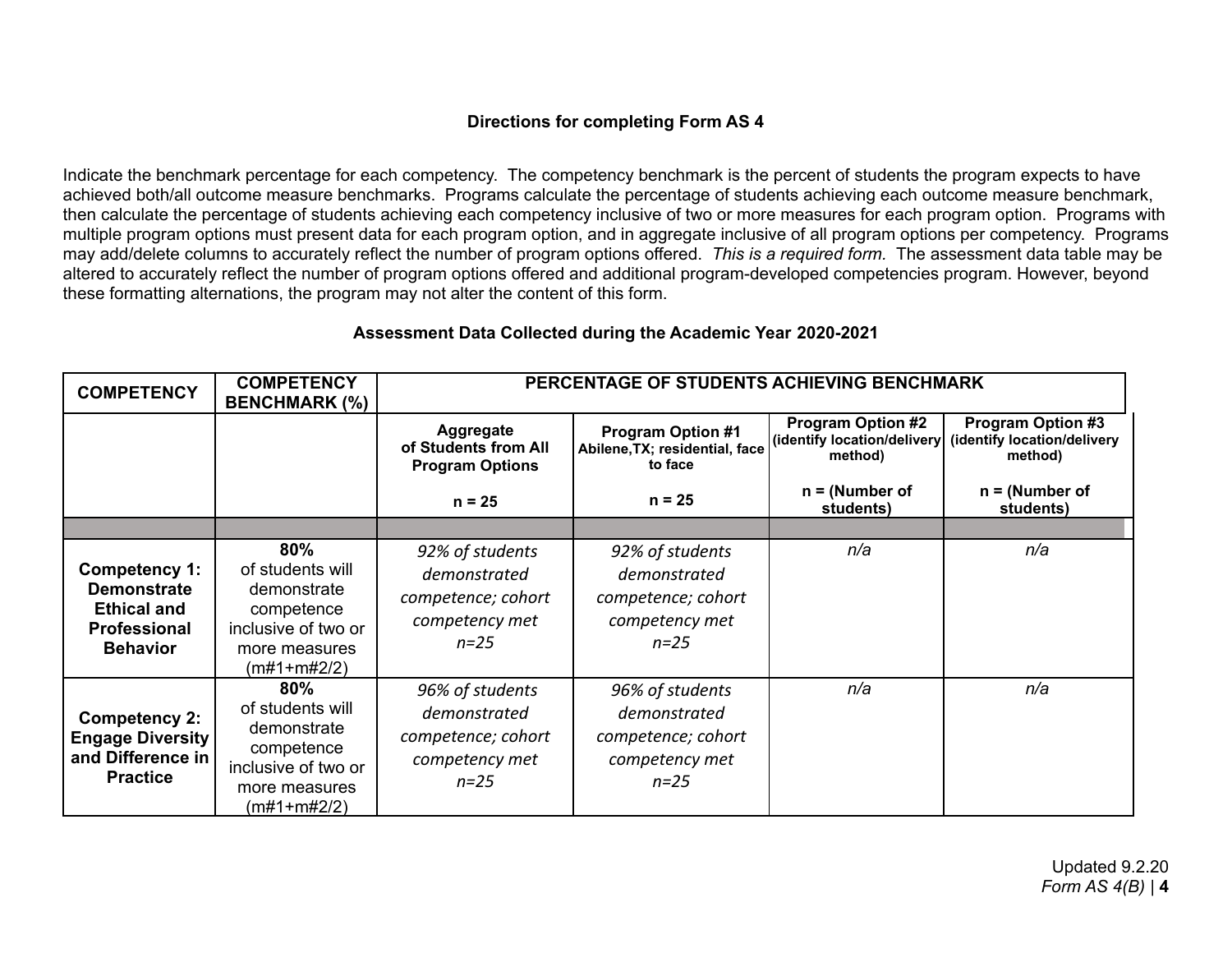| <b>Competency 3:</b><br><b>Advance Human</b><br><b>Rights and Social,</b><br>Economic, and<br><b>Environmental</b><br><b>Justice</b> | 80%<br>of students will<br>demonstrate<br>competence<br>inclusive of two or<br>more measures<br>$(m#1+m#2/2)$   | 80% of students<br>demonstrated<br>competence; cohort<br>competency met<br>$n=25$   | 80% of students<br>demonstrated<br>competence; cohort<br>competency met<br>$n=25$   | n/a | n/a |
|--------------------------------------------------------------------------------------------------------------------------------------|-----------------------------------------------------------------------------------------------------------------|-------------------------------------------------------------------------------------|-------------------------------------------------------------------------------------|-----|-----|
| <b>Competency 4:</b><br><b>Engage in</b><br><b>Practice-informed</b><br><b>Research and</b><br><b>Research-informe</b><br>d Practice | 80%<br>of students will<br>demonstrate<br>competence<br>inclusive of two or<br>more measures<br>$(m#1 + m#2/2)$ | 88% of students<br>demonstrated<br>competence; cohort<br>competency met<br>$n=25$   | 88% of students<br>demonstrated<br>competence; cohort<br>competency met<br>$n=25$   | n/a | n/a |
| <b>Competency 5:</b><br><b>Engage in Policy</b><br><b>Practice</b>                                                                   | 80%<br>of students will<br>demonstrate<br>competence<br>inclusive of two or<br>more measures<br>$(m#1 + m#2/2)$ | 100% of students<br>demonstrated<br>competence; cohort<br>competency met<br>$n=25$  | 100% of students<br>demonstrated<br>competence; cohort<br>competency met<br>$n=25$  | n/a | n/a |
| <b>Competency 6:</b><br><b>Engage with</b><br>Individuals,<br>Families, Groups,<br>Organizations,<br>and Communities                 | 80%<br>of students will<br>demonstrate<br>competence<br>inclusive of two or<br>more measures<br>$(m#1 + m#2/2)$ | 84% of students<br>demonstrated<br>competence; cohort<br>competency met<br>$n = 25$ | 84% of students<br>demonstrated<br>competence; cohort<br>competency met<br>$n = 25$ | n/a | n/a |
| <b>Competency 7:</b><br><b>Assess</b><br>Individuals,<br>Families, Groups,<br>Organizations,<br>and Communities                      | 80%<br>of students will<br>demonstrate<br>competence<br>inclusive of two or<br>more measures<br>$(m#1+m#2/2)$   | 80% of students<br>demonstrated<br>competence; cohort<br>competency met<br>$n = 25$ | 80% of students<br>demonstrated<br>competence; cohort<br>competency met<br>$n = 25$ | n/a | n/a |